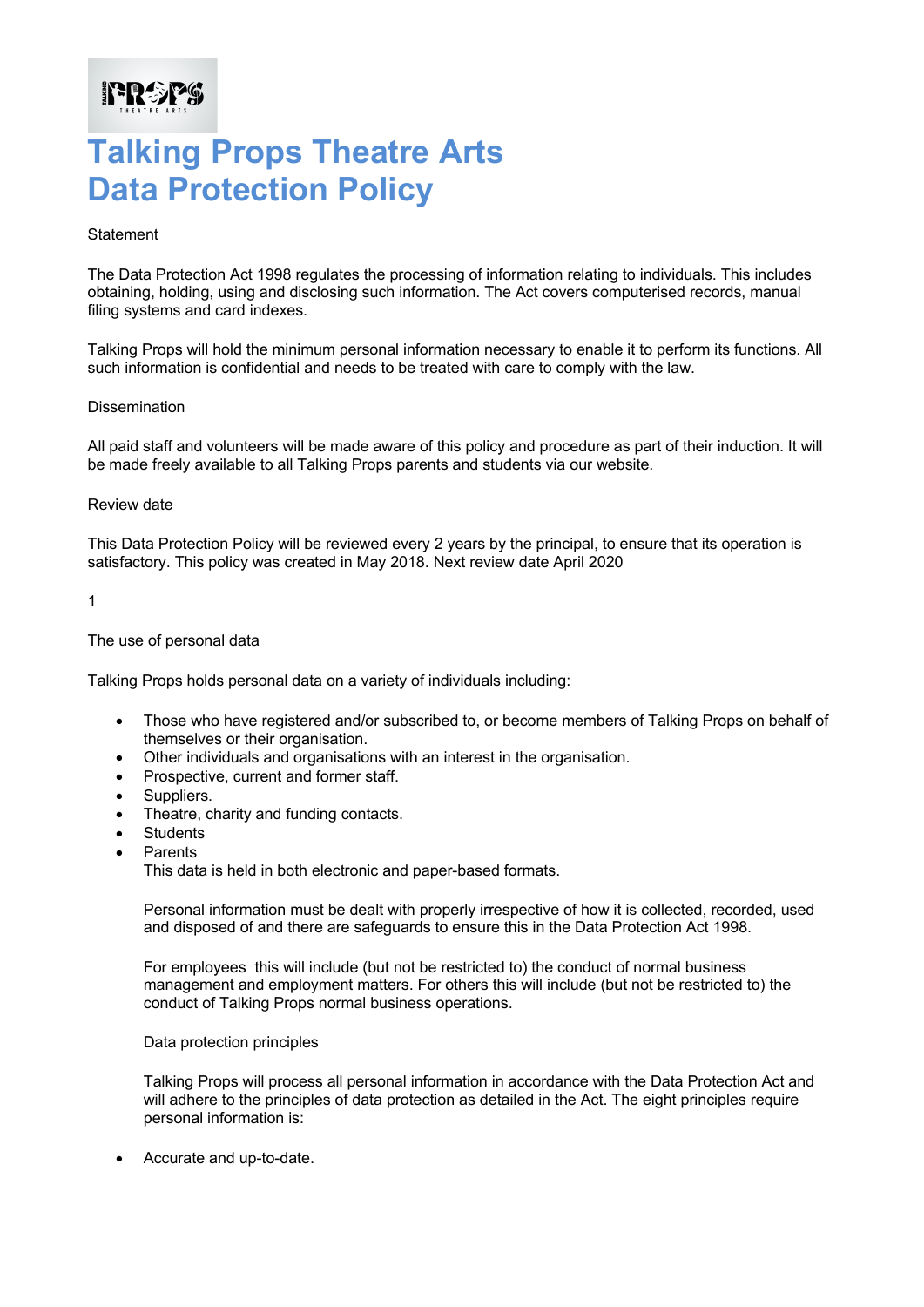## **FREES**

## **Talking Props Theatre Arts Data Protection Policy**

- Adequate, relevant and not excessive.
- Kept secure (see Data Retention Policy for more information).
- Not be kept for longer than is necessary.
- Not transferred to countries outside the European Economic Area, unless the

information is adequately protected.

- Processed in line with the rights of individuals.
- Processed fairly and lawfully.
- Processed for specified purposes.

In addition, Talking Props will ensure that:

- Anyone that wants to make enquiries about handling personal information knows how to do so.
- Employees managing and handling personal information understand they are responsible for following good data protection practice and are appropriately supervised and trained to do so.
- Methods of handling personal information are clearly described.
- Queries about handling personal information are dealt with promptly and

courteously.

• The Information Manager has specific responsibility for data protection in the

### organisation.

Talking Props seeks to use personal data only for the purposes of legitimate interests and, where practicable, with consent. Individuals have the right to know what personal data Talking Props holds about them and for this to be correct.

It is a condition of employment that staff consent to Talking Props processing their personal data. This is stated in their contract so by signing they signify their agreement. For other individuals and registered groups, Talking Props may gather data during the course of its normal activities. It will be used only for legitimate purposes.

### Sensitive personal data

Sensitive personal data is defined under the Act to include matters such as race, gender, health needs, disabilities or family details. Sometimes it is necessary to process sensitive information to ensure Talking Props can operate policies on matters such as sick pay, equal opportunities and protect the health and safety of the individual. Because this information is considered sensitive, and it is recognised that the processing of it may cause particular concern or distress to individuals, employees and others affected will be asked to give express consent for Talking Props to do this.

### Individuals' rights

If an individual has a query regarding the accuracy of their personal data, that query will be dealt with fairly and impartially. Individuals have the following rights regarding data processing, and the data that are recorded about them: